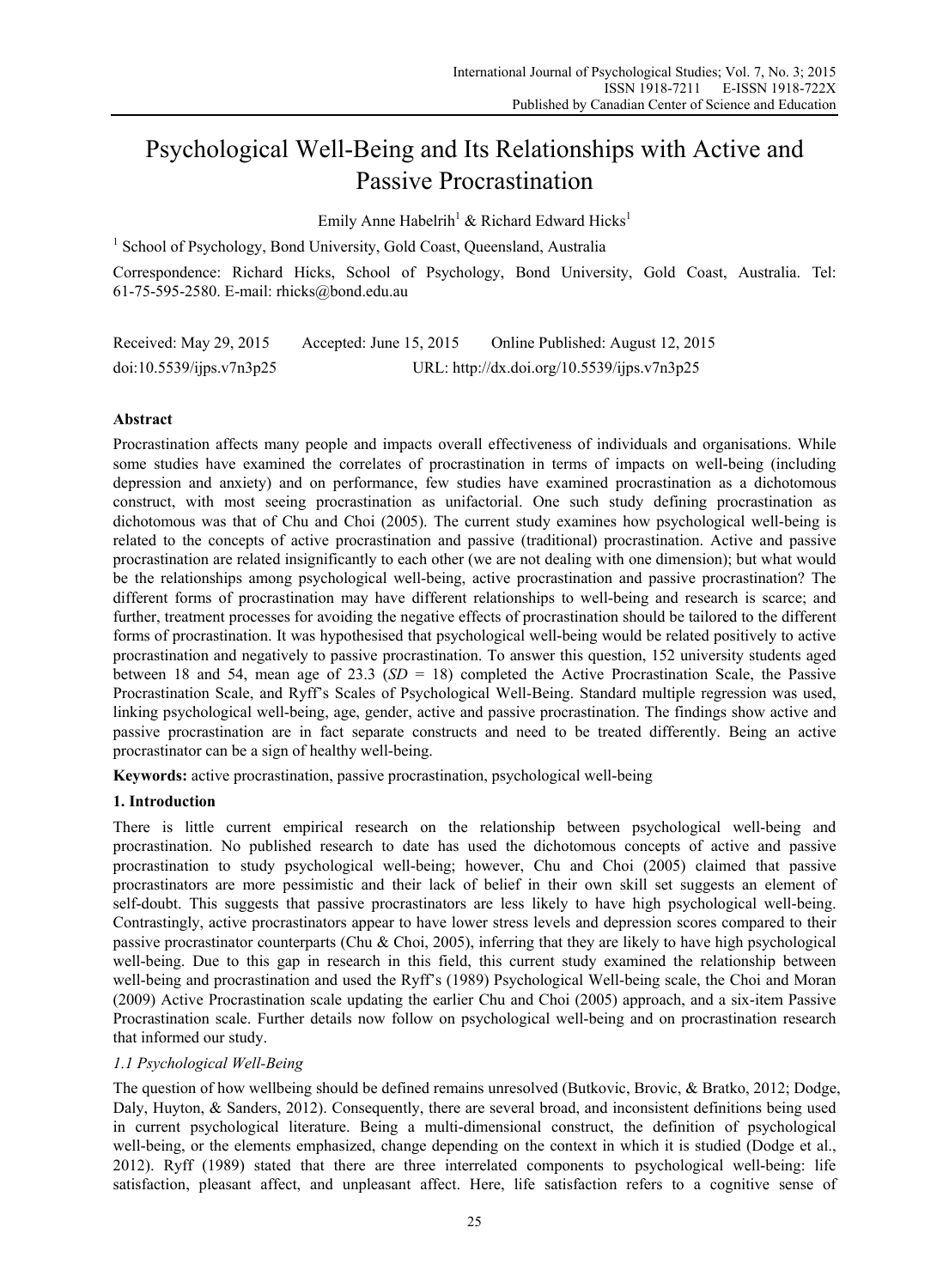satisfaction with life (Ryff, 1989), whereas affect refers to pleasant or unpleasant moods and emotions. Psychological well-being relates to how people subjectively evaluate their lives cognitively and affectively. Thus, for the purposes of the present study, psychological well-being was operationalised as a combination of positive affective states and optimal cognitive and social functioning. This approach is in line with the suggestions of Winefield, Gill, Taylor, and Pilkington (2012).

Diener (1997) inferred that the cognitive component of psychological well-being is an information-based appraisal of ones life satisfaction. The affective part is an evaluation influenced by emotions and feelings, for example, the frequency by which individuals experience pleasant or unpleasant moods in reaction to life circumstances (Diener, 1997). Thus, people may have a degree of subjective well-being despite not consciously being aware of it.

#### 1.1.1 Recent Developments Regarding the Concept of Psychological Well-Being

Until recently, the consensus in much research surrounding psychological well-being as a construct was that it was to be seen as an opposite to negative states. For example, psychological well-being was seen as "not stressed" or "not depressed", and therefore low scores on depression, anxiety, stress or other negative attributes indicated higher psychological well-being. The recent change in thinking has seen the emergence of a positive emphasis on this more dated approach (Libran, 2006). With attention to positive aspects, psychological well-being indicates, for instance, happiness or life satisfaction rather than the "opposites of depression and anxiety". Studies on psychological well-being can be seen as part of the more recent positive psychology movement since the early 2000's though attention to positive aspects had been given much earlier than this. For example, Ryff (1989) had indicated that positive aspects of well-being included at least six main variables: sense of autonomy, self-acceptance, purpose in life, positive relations with others, personal growth, and environmental mastery. We therefore used Ryff's (1989) scale of psychological well-being in our study as not only was a total psychological well-being score possible but examination of the contribution of these six positive well-being elements could occur, adding considerably to earlier literature that emphasized "not being depressed anxious or stressed" as psychological well-being. These aspects are further discussed in the method, and after discussing procrastination (next), we discuss the work that is available linking psychological wellbeing (in negative and positive forms) with procrastination.

#### *1.2 Procrastination*

Procrastination has been traditionally defined as voluntary, irrational postponement of an intended course of action despite knowledge that this delay will have negative effects (Simpson & Pychyl, 2009). This definition is based on the assumption that we plan and intend to complete certain tasks, but when the time comes to do so, our actions change and we instead pursue immediate gratification (Steel, 2007). One recent review of what we know about traditionally perceived procrastination is that of Abbas and Alghamdi (2015). However, the traditional definition of procrastination may be problematic for two reasons: first, its non-specific nature could be used to describe aspects of a number of psychological disorders including anxiety and depression (Stead, Shanahan, & Neufeld, 2012); second, research on procrastination is ironically delayed and limited with regard to active research on what may be two separate aspects of procrastination (active procrastination and passive or traditional procrastination), and how these apparently opposing aspects of procrastination may relate to psychological well-being, as opposed to studies dealing with, say, depression and anxiety.

#### 1.2.1 Developments Regarding the Concept of Procrastination

Determining a specific current definition of procrastination and how it should be operationalised is a difficult feat due to the recent emergence of variations to the construct (Corkin, Yu, & Lindt, 2011). Procrastination received little empirical attention until the late 1970s (Wilson & Nguyen, 2012); however given its increasing prevalence and recognized complexity as a psychological construct, it is now being more widely researched as a complex process involving affective, cognitive, and behavioural components. Despite the argument that procrastination is most evident in the workplace (Gupta, Hershey, & Gaur, 2012), procrastination also tends to affect university students, whose lives are characterised by the need to manage their time to meet frequent deadlines (Chu & Choi, 2005). It has been estimated that over 70% of students procrastinate, with more than 50% claiming to procrastinate consistently and problematically (Day, Mensink, & O'Sullivan, 2000; Ferrari, O' Callaghan, & Newbegin, 2005; Steel & Ferrari, 2013). Furthermore, Klassen and Chiu (2010) reported that undergraduate students spend roughly three hours per day procrastinating.

While procrastinators have sometimes been depicted as lazy individuals with an inability to self-regulate, non-procrastinators have been associated with high efficiency, productivity, and motivation (Chu & Choi, 2005). However, the notion of procrastination as being a completely "negative" attribute has recently been questioned,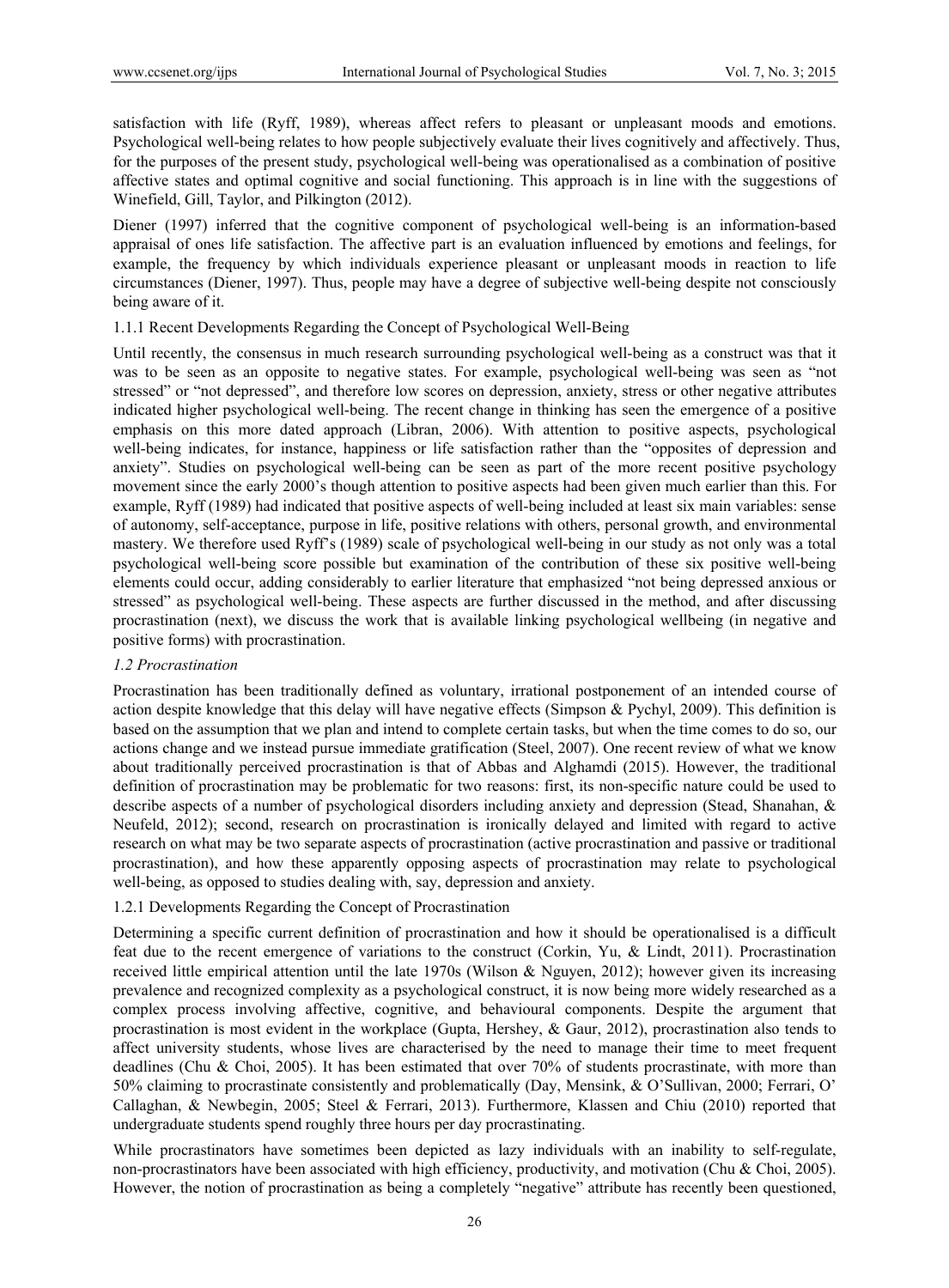with the identification of at least two different types of procrastination in empirical literature (Corkin et al., 2011).

These classifications suggest that one form of procrastination is characteristic of people who do not intend to procrastinate, but do so due to a lack of time management (Ferrari et al., 2005), and that a second form of procrastination is characteristic of those who manage time effectively yet choose to postpone tasks to focus on more immediate, and perhaps more important tasks (Brownlow & Reasinger, 2000). These different clarifications have been labeled as passive procrastination and active procrastination respectively.

#### 1.2.2 Passive Procrastination

Chu and Choi (2005) noted that many of those deemed to be procrastinators claimed to delay a task because time pressure allowed them to work harder and more effectively. This itself is suggestive of the argument that more than one type of procrastinator exists. Others simply procrastinated due to an ability to manage time effectively. "Passive" procrastinators do not intend to procrastinate; they often end up doing so due to an inability to make quick, effective decisions. Affectively, an approaching deadline ultimately causes passive procrastinators to feel pressured, therefore creating pessimistic thoughts regarding their ability to achieve good results. Contrastingly, "active" procrastinators are able to act on their decisions in a positive, timely manner. However, they choose to postpone their actions and focus their attention on other tasks which may be just as significant (Chu & Choi, 2005). Chu and Choi's 2005 Passive Procrastination scale (6-item) was used in this study (see Method).

#### 1.2.3 Active Procrastination

Choi and Moran (2009) conceptualised active procrastination as involving four specific characteristics. Firstly, active procrastinators have a preference for time pressure. When confronted with last minute deadlines, the notion of being challenged causes increased motivation. They tend to be driven by an intrinsic need to cope and an extrinsic demand to complete the task. Secondly, active procrastinators make an intentional decision to procrastinate. While passive procrastinators tend to avoid deadlines, instead focusing on trivial tasks, active procrastinators make a focused decision to delay tasks, and amend their schedule based on changes to external demands. This flexibility shows cognitive thought in time perception and planning of complex tasks (Choi & Moran, 2009). Thirdly, unlike passive procrastinators, active procrastinators are seen to have the ability to meet deadlines thus challenging the notion that procrastination is a self-handicapping behavior. In contrast to passive procrastinators, active procrastinators understand how much time and effort is required to complete a certain task and will push themselves to achieve a result they are pleased with. Here, a task-orientated coping style, which is problem-focused and involves directly taking action in a given situation, is used to reduce stress levels (Nicholls, Polman, Levy, & Borkolis, 2010). Lastly, active procrastination is characterised by outcome satisfaction. Because active procrastinators understand the task at hand and what is required of them, they are able to motivate themselves under pressure and often obtain above satisfactory outcomes for their efforts, despite clear task delay. Although at face value this argument does not seem distinct from time pressure, it incorporates adaptability to challenging situations (Nicholls et al., 2010). Even though active procrastinators may be dissatisfied with their last minute efforts, they accept the limitations imposed on them and adapt to the situation in order to complete the task at hand (Choi & Moran, 2009).

There has been some concern about whether active procrastination is procrastination at all, and is simply indicative of time management (Van Eerde, 2003) or of "active delay" (Klingsieck, 2013; Lindt, Corkin, & Yu, 2013). Furthermore, it has been suggested that active procrastination cannot be deemed as procrastination as it is a positive spin (the "opposite" pole) on a negative concept (Brownlow & Reasinger, 2000). However, upon inspection of both definitions, it is clear that active procrastination which clearly mentions the voluntary, justified postponement of tasks or actions (Chu & Choi, 2005), shares similar attributes with the concept of traditional procrastination, which also suggests voluntary time delay (Simpson & Pychyl, 2009). Therefore, despite being a positive ideology derived from the traditional, negative components of procrastination, active procrastination is indeed conceptually a form of procrastination. Given the distinctions made between active and passive procrastination we decided to use Choi and Moran's Active Procrastination Scale (see Method for more information) and to examine the well-being, active procrastination (or delay) and passive procrastination relationships using this measure.

## *1.3 Procrastination and Psychological Well-Being*

Procrastination has in fact been researched extensively in relation to psychological well-being (Riolli, Savicki, & Richards, 2012)—but not in regard to both active and passive procrastination as defined by Choi and Moran (2009). Considering this information in relation to procrastination, it can be inferred that subjects who are prone to procrastination will have lower psychological well-being scores. This is because procrastination, according to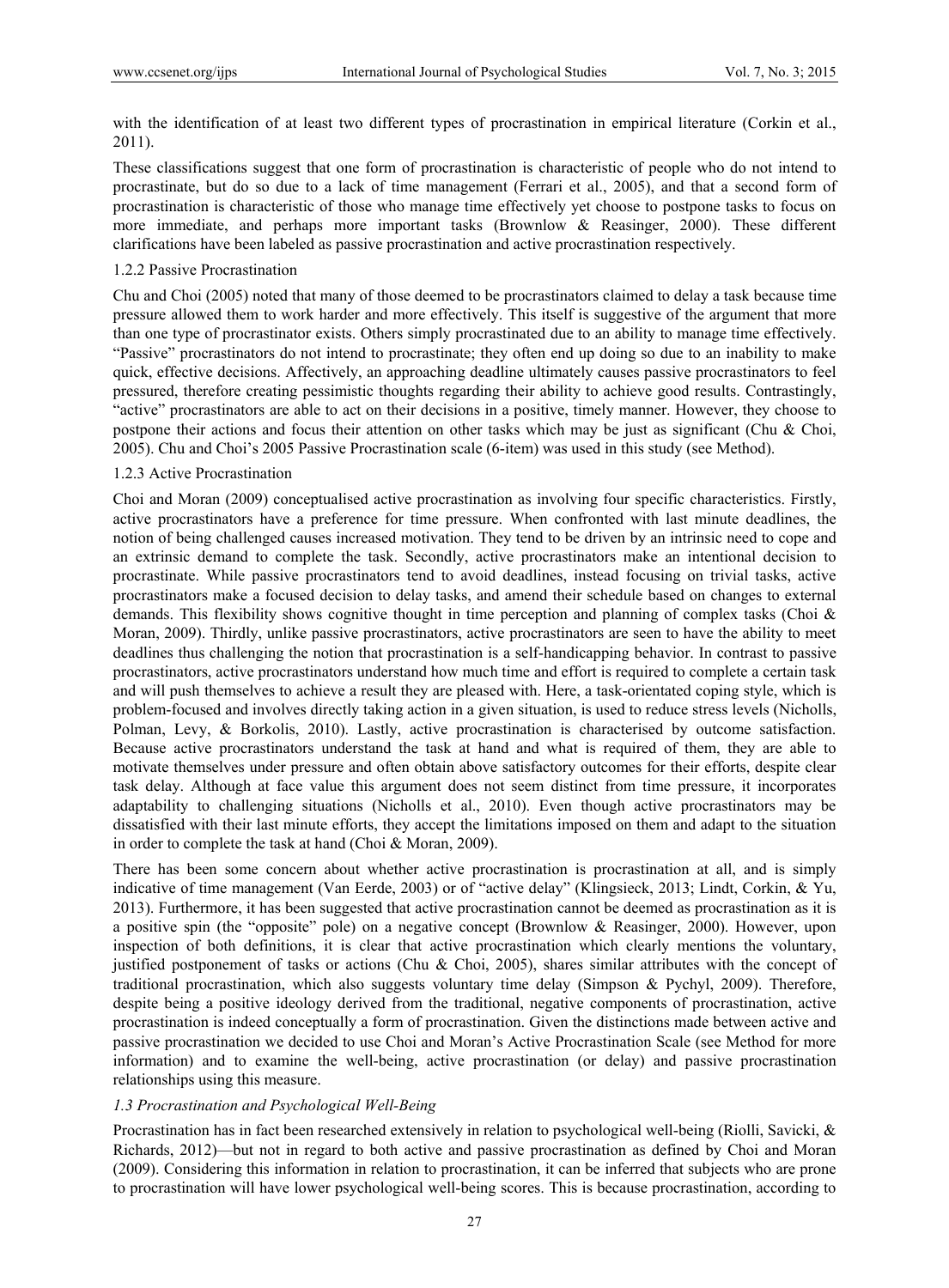Sirois and Tosti (2012), is a strategy which enables immediate, temporary relief from stressful thoughts and situations. However, this strategy may ultimately create more distress if the task at hand is left incomplete. This leaves many procrastinators feeling overwhelmed, causing stress and affecting physical well-being. This distress also plays a key role in reduced psychological well-being, by creating self-criticising thoughts and negative self-judgments (Sirois & Tosti, 2012).

Students with higher psychological well-being would be expected to perceive the academic environment as less daunting, making them less likely to procrastinate (Riolli et al., 2012). Those with low psychological well-being are more likely to procrastinate. Positive metacognitive beliefs (Fernie & Spada, 2008) are said to improve academic confidence (self-confidence and efficacy beliefs), thus reducing procrastination. Contrastingly, ineffective metacognitive beliefs increase procrastination. These empirical findings indicated that the relationship between procrastination and psychological well-being is also cyclic, with low psychological well-being, including cognitive processes, increasing the likelihood of procrastination but increased procrastination then decreasing psychological well-being (Fernie & Spada, 2008). However, the studies cited have all been in regard to traditional procrastination (or "passive procrastination"). No studies were known that have helped clarify psychological well-being in relation to both active and passive procrastination. This paper addresses this gap in the literature. The hypotheses set up for the study follow.

#### *1.4 Hypotheses*

Based on the review of empirical literature, two hypotheses were developed:

Hypothesis 1: High psychological well-being would predict active procrastination, as measured by a separate active procrastination scale. If you feel good about yourself and your attributes, you may procrastinate but still meet deadlines effectively.

Hypothesis 2: Low psychological well-being would predict passive procrastination, as measured by a separate passive procrastination scale.

#### **2. Method**

#### *2.1 Participants*

Participants were made up of 152 university students from universities across Queensland, New South Wales, and South Australia (114 females, 38 males). Ages ranged from 18 to 54 years, with a mean age of 23.3 (*SD* = 18). Participants were primarily undergraduate students. The highest level of education completed by participants was a postgraduate degree (high school = 87, undergraduate degree = 48, post graduate degree = 17). Inclusion criteria required that participants were currently enrolled in an undergraduate or postgraduate course at an Australian tertiary institution.

#### *2.2 Materials*

#### 2.2.1 Active Procrastination Scale

Choi and Moran's (2009) Active Procrastination Scale is a 16-item self-report scale, assessing active procrastination, a new construct in psychological literature. The scale tested active procrastination across four dimensions: outcome satisfaction, preference for pressure, intentional decision, and ability to meet deadlines. Each statement was rated on a 7 point Likert Scale. Example items include "I don't do well if I have to rush through a task" and "I intentionally put off work to maximise my motivation". A higher score indicates a higher level of active procrastination. The present study found Cronbach's Alpha = .81 for the full scale consistent with Choi and Moran's psychometrics provided on the scale.

#### 2.2.2. Passive Procrastination Scale

Chu and Choi's (2005) Passive Procrastination Scale is a six item, self-report questionnaire designed to assess the level of passive procrastination present among participants. These questions were developed from previous measures of procrastination (Ferrari, Johnson, & McCown, 1995; Schouwenburg, 1995), and modified to suit the general population. They consequently measure the traditional concept of procrastination, involving delaying of tasks, hesitancy and self-doubt. An example item is "Even after I make a decision I delay acting upon it." Each statement was rated on a 7 point Likert Scale. A high score on the PPS indicates a higher level of passive procrastination. The present study found Cronbach's Alpha = .65. This scale has been used to distinguish between active and passive procrastinators (Morford, 2008). The Passive Procrastination Scale has been shown to be unrelated to active procrastination (with an insignificant correlation coefficient also found in the current study: -.13, see Table 2), demonstrating discriminant validity and thus confirming that two distinct forms of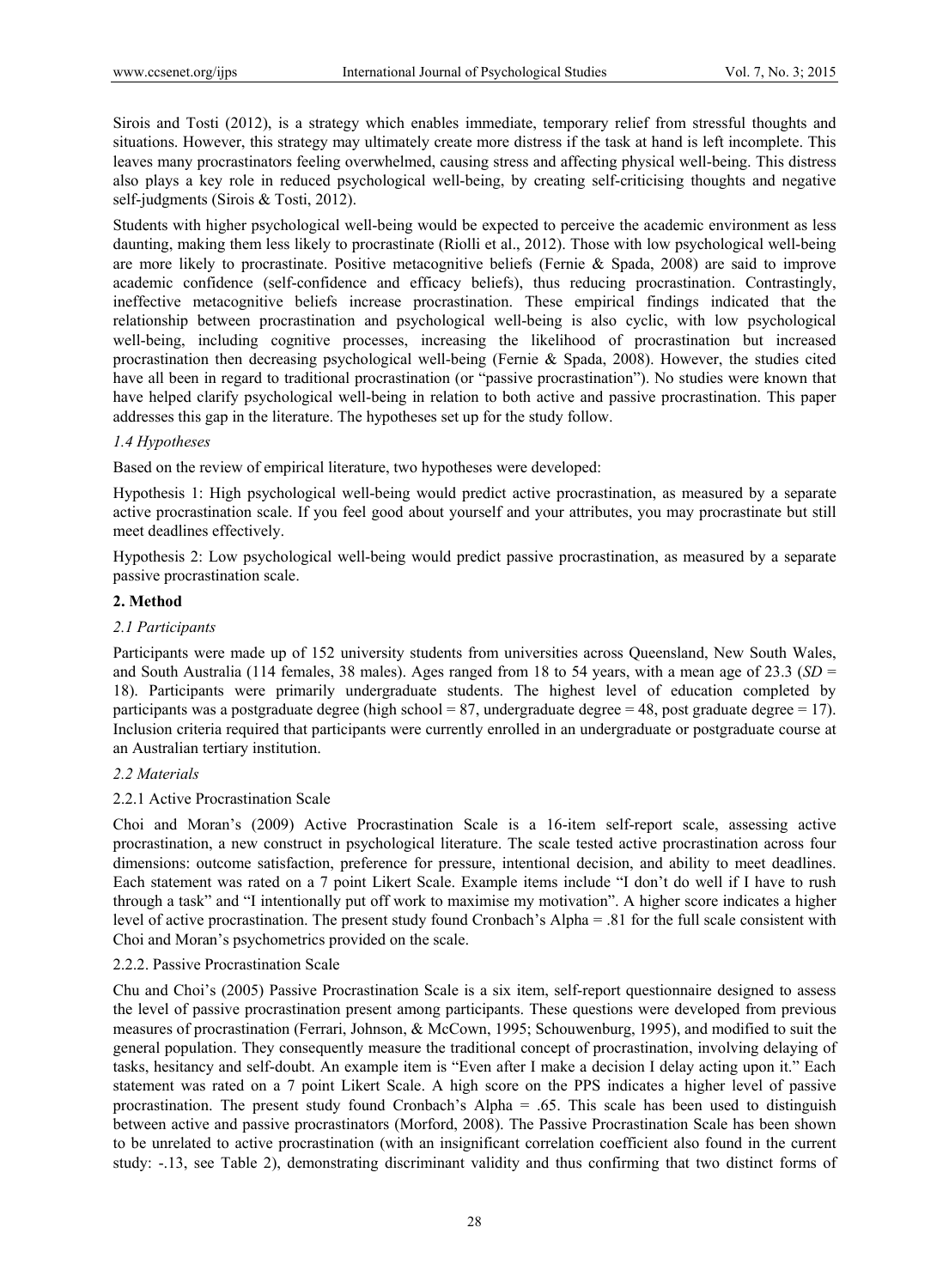procrastination exist (Chu & Choi, 2005; Choi & Moran, 2009), though more research is warranted on the two dimensions.

## 2.2.3 Ryff's Scales of Psychological Well-Being

Ryff's (1989) Scale of Psychological Well-being, has been used in many different-length versions but the 54 item version self-report scale may be most common: the scales assess the key features of psychological well-being based on six dimensions of positive functioning (Kafka & Kozma, 2011; Ryff, 1989). These dimensions are self-acceptance, positive relations with others, autonomy, environmental mastery, purpose in life and personal growth. Items are scored on a six-point Likert scale. A high score indicates that the person has mastered that area in their life. A positive item example is: "In general I feel confident and positive about myself". Reverse scoring items are also used. An example item includes "I don't have a good sense of what it is I' m trying to accomplish in life". Previous research has shown Cronbach Alpha's for the total scores for the six dimensions to be strong (Kafka & Kozma, 2011) being .94 for the 54-item version in our study, and .77 to .86 across the six dimensions.

The present study examined separately the relationships of psychological well-being and its six dimensions to procrastination type using initial bivariate comparisons, and then a series of standard multiple regressions predicting separately active and passive procrastination.

## **3. Results**

Prior to analysis, all variables were examined for accuracy of data entry, missing values, and for the fit between the distributions and assumptions. The final sample size was 152 participants. Assumptions for multiple regression were checked and met. Table 1 shows the means, standard deviations and measures of internal consistency for the independent and dependent measures used in the analyses.

|                              | M      | SD    | Cronbach Alpha |
|------------------------------|--------|-------|----------------|
| Active Procrastination       | 62.85  | 13.77 | .81            |
| Passive Procrastination      | 24.37  | 6.44  | .65            |
| Psychological Well-Being     | 193.56 | 13.45 | .94            |
| Autonomy                     | 34.57  | 13.36 | .77            |
| <b>Environmental Mastery</b> | 33.98  | 3.71  | .83            |
| Personal Growth              | 29.61  | 3.94  | .78            |
| <b>Positive Relations</b>    | 33.05  | 4.97  | .81            |
| Purpose in Life              | 27.76  | 3.79  | .80            |
| Self-acceptance              | 34.60  | 3.83  | .86            |

Table 1. Means, standard deviations, and coefficient alpha for active procrastination, passive procrastination, and psychological well-being

Table 2 shows the correlations for predictor and criterion variables. Total psychological well-being scores are related as expected *in opposite directions* in regard to active procrastination (.45) and to passive procrastination (-.34). Similar relationships are seen between procrastination and the psychological well-being sub-scales.

Table 2. Pearson product moment correlation coefficients for criterion (procrastination) and predictor variables

| 1 Active Procrastination   |         |         |
|----------------------------|---------|---------|
| 2 Passive Procrastination  | $-13$   |         |
| 3 Psychological Well-Being | $45**$  | $-34**$ |
| 4 Autonomy                 | $.42**$ | $-35**$ |
| 5 Environmental Mastery    | $43**$  | $-37**$ |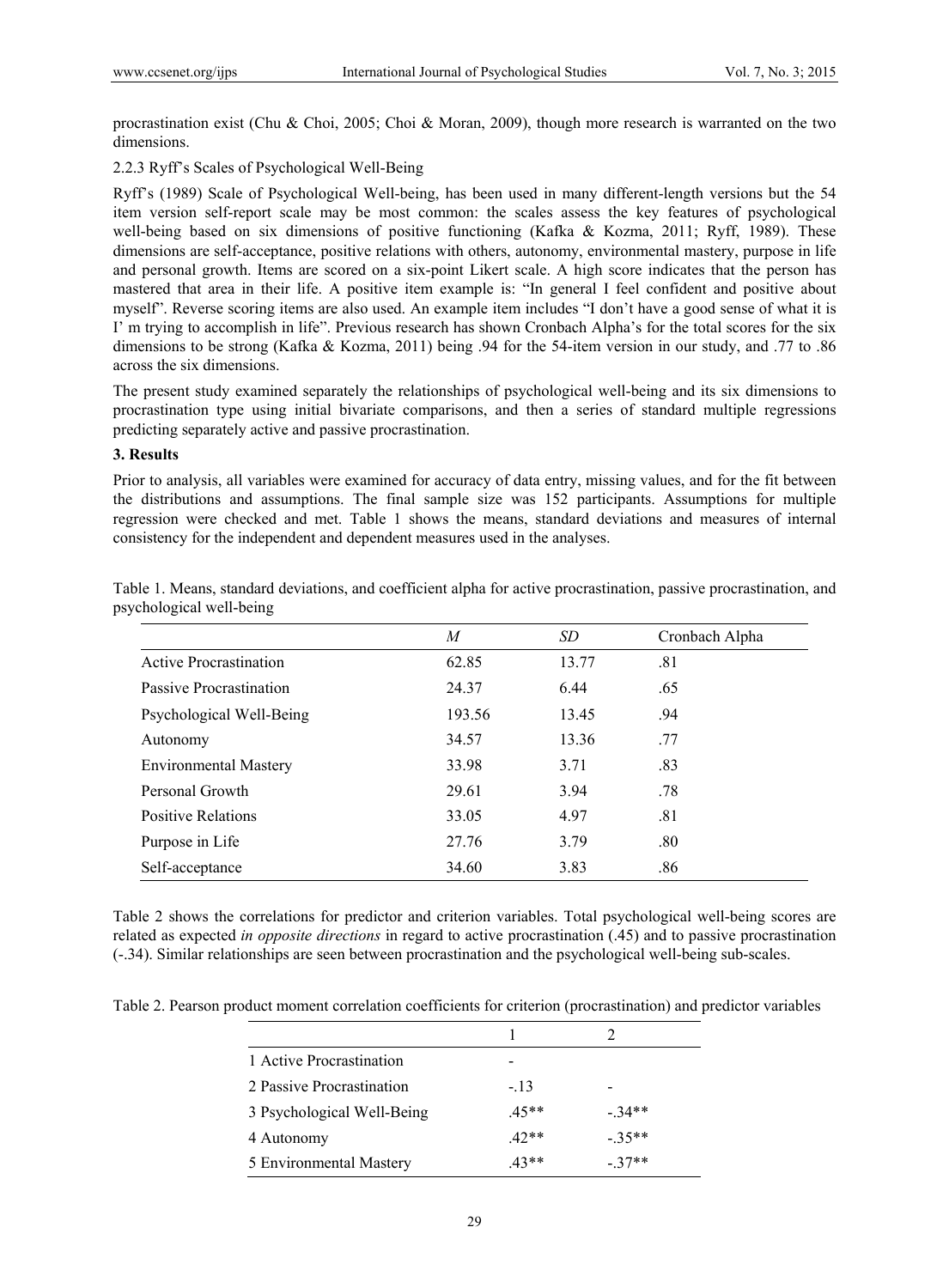| 6 Personal Growth    | $.33**$ | $-20*$  |
|----------------------|---------|---------|
| 7 Positive Relations | 39**    | $-07$   |
| 8 Purpose in Life    | $19*$   | $-39**$ |
| 9 Self-acceptance    | 38**    | - 14    |

*Note*.  $N = 152$ .  $\frac{b}{c}$   $\leq 0.05$ .  $\frac{b}{c}$   $\leq 0.01$ 

We next examined via multiple regressions first how well total psychological well-being (with age and gender entered at step one) predicted the two procrastination variables, and second how well the six dimensions (sub-scales) of the psychological wellbeing questionnaire predicted the two procrastination variables.

#### *3.1 Hypothesis 1*

Hypothesis 1, that high psychological well-being would predict *active procrastination*, was supported. Table 3 shows the results. R was significant,  $F(6, 147) = 11.09$ ,  $p < .001$ , with R<sup>2</sup> (effect size) at .23. The adjusted R<sup>2</sup> value of .21 indicated that 21% of the variance in active procrastination was accounted for by the predictor variables. Psychological well-being was a highly significant predictor of active procrastination, but neither age nor gender contributed significantly.

Table 3. Multiple regression analysis predicting pctive procrastination from psychological well-being (PWB), age, and gender

| Predictor                                                      | $\Delta R^2$ | $R^2$ adjusted | F          | B       | SE B |       |           |
|----------------------------------------------------------------|--------------|----------------|------------|---------|------|-------|-----------|
| Constant                                                       | .23          | .21            | $11.09***$ |         |      |       | $3.49**$  |
| <b>PWB</b>                                                     |              |                |            | .18     | .03  | .49   | $6.22***$ |
| Age                                                            |              |                |            | $-.20$  | .14  | $-11$ | $-1.44$   |
| Gender                                                         |              |                |            | $-3.44$ | 2.15 | $-12$ | $-1.60$   |
| $N_{\rm o}$ $N = 152$ * n $\lt$ 05 **n $\lt$ 01 ***n $\lt$ 001 |              |                |            |         |      |       |           |

*Note*. *N* = 152. *\* p* < .05. \*\**p* < .01.\*\*\**p* < .001

To analyse this relationship further, standard multiple regression was used to assess which facets of psychological well-being predicted active procrastination. Table 4 shows the results.

Table 4. Multiple regression analysis predicting active procrastination from psychological well-being scales

| Predictor                                                                                | $\triangle R^2$ | $R$ <sup>2</sup> adjusted | F         | B      | SE B | B      |           |
|------------------------------------------------------------------------------------------|-----------------|---------------------------|-----------|--------|------|--------|-----------|
| Constant                                                                                 | .28             | .25                       | $9.45***$ |        |      |        | $3.69***$ |
| Autonomy                                                                                 |                 |                           |           | .43    | .18  | .23    | $2.43*$   |
| <b>Environmental Mastery</b>                                                             |                 |                           |           | .34    | .20  | .22    | 1.72      |
| Personal Growth                                                                          |                 |                           |           | .29    | .21  | .15    | 1.38      |
| Relationships with Others                                                                |                 |                           |           | .31    | .16  | .18    | 1.98      |
| Purpose                                                                                  |                 |                           |           | $-.51$ | .21  | $-.27$ | $-2.49*$  |
| Self-Acceptance                                                                          |                 |                           |           | .10    | .18  | .07    | .57       |
| $M_{\odot}$ $M = 152$ $\pm$ $\sqrt{05}$ $\pm \pm$ $\sqrt{01}$ $\pm \pm \pm$ $\sqrt{001}$ |                 |                           |           |        |      |        |           |

*Note*. *N* = 152. \* *p* < .05. \*\**p* < .01.\*\*\**p* < .001

As shown in Table 4, R for regression was significant,  $F (6, 145) = 9.45$ ,  $p < .001$ , with R<sup>2</sup> (effect size) at .28. The *adjusted R² value* of .25 indicates that 25% of the variance in active procrastination was accounted for by the model (the six facets of psychological well-being). Autonomy and purpose in life were the only significant predictors with higher autonomy and lower sense of purpose predicting active procrastination. People with a sense of autonomy tend to take or make opportunities to be active procrastinators; but those with a higher sense of purpose in life tend not to be active procrastinators.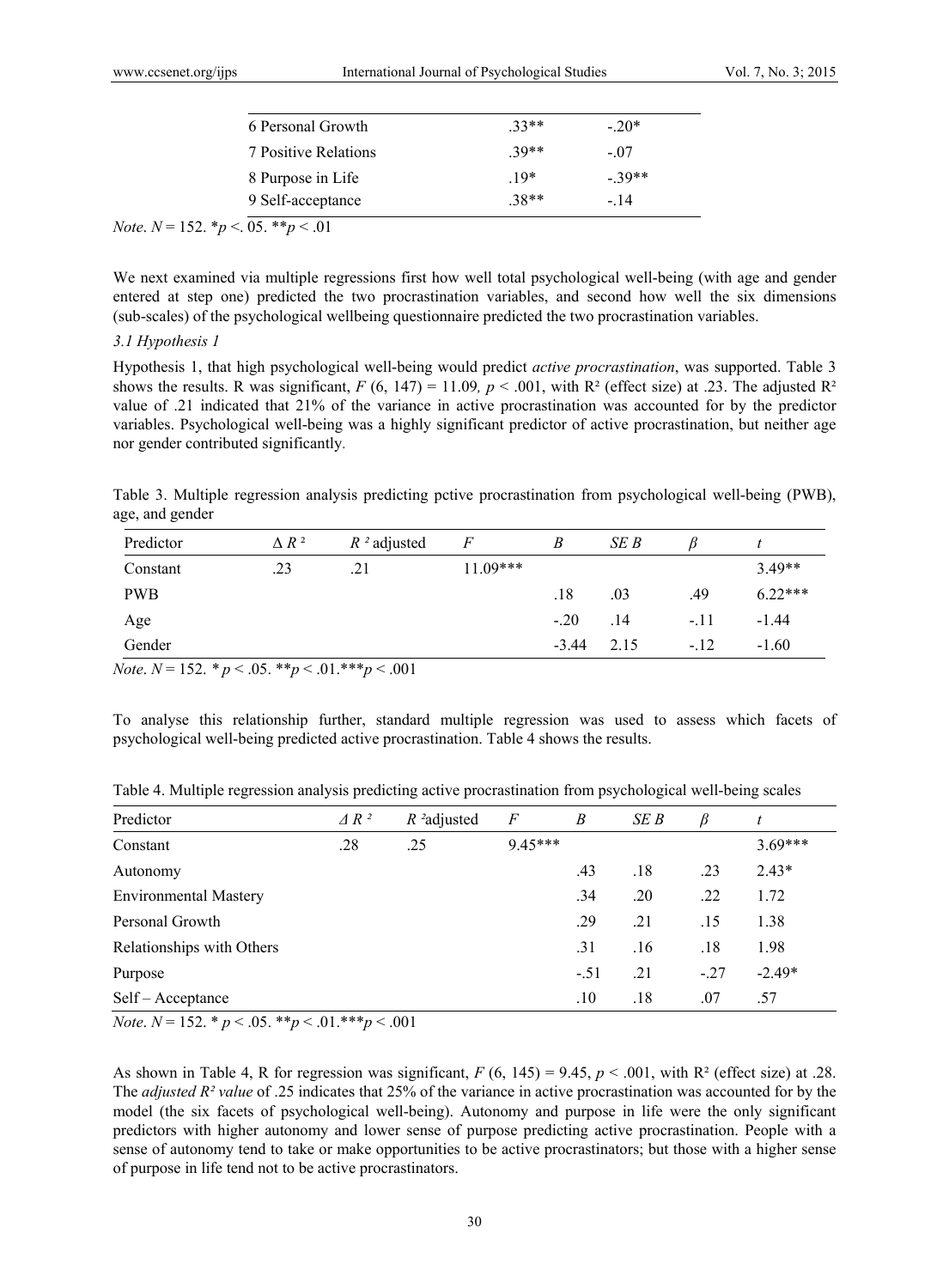#### *3.2 Hypothesis 2*

Hypothesis 2, that low psychological well-being would predict *passive* procrastination, was supported. Table 5 shows the results. R for regression was significant,  $F(4, 147) = 5.91$ ,  $p < .001$ , with R<sup>2</sup> (effect size) at .14. The adjusted  $R<sup>2</sup>$  value of .12 indicates that 12% of the variance in passive procrastination was accounted for by the predictor variables. Age and psychological well-being (but not gender) were significant predictors of passive procrastination. This finding suggests that passive procrastination is predominantly found in those with lower psychological well-being and among the younger subjects.

Table 5. Multiple regression analysis predicting passive procrastination from psychological well-being (PWB), age, and gender

| Predictor  | $\triangle R^2$ | $R^2$ adjusted | F         | B      | SE B |        |           |
|------------|-----------------|----------------|-----------|--------|------|--------|-----------|
| Constant   | .14             | .12            | $5.91***$ |        |      |        | $8.58***$ |
| <b>PWB</b> |                 |                |           | $-.07$ | .02  | $-.29$ | $-3.55**$ |
| Age        |                 |                |           | $-.21$ | .10  | $-17$  | $-2.09*$  |
| Gender     |                 |                |           | $-79$  | 1.50 | $-.04$ | $-.53$    |

*Note. N* = 152. \* *p* < .05. \*\* *p* < .01.\*\*\**p* < .001

To further understand the relationship between passive procrastination and psychological well-being, a standard multiple regression was run to assess which facets of psychological well-being most strongly predicted passive procrastination. Table 6 shows the results. R for regression was significant,  $F(6, 145) = 12.22$ ,  $p < .001$ , with R<sup>2</sup> (effect size) at .34. The adjusted  $\mathbb{R}^2$  indicates that 31% of the variance in passive procrastination was accounted for by facets of psychological well-being. Autonomy, environmental mastery, purpose all were significant negative predictors of passive procrastination; higher levels of self-acceptance were directly predictive of passive procrastination, but personal growth and relationships with others were insignificant contributors. These results indicate that lower autonomy, lower environmental mastery, lower sense of purpose and an easy-going self-acceptance significantly predicted passive procrastination.

Table 6. Multiple regression analysis predicting passive procrastination from psychological well-being scales

| Predictor                    | $\triangle R^2$ | $R2$ adjusted | $\,F$      | B      | SE B | β      |            |
|------------------------------|-----------------|---------------|------------|--------|------|--------|------------|
| Constant                     | .34             | .30           | $11.87***$ |        |      |        | $9.39***$  |
| Autonomy                     |                 |               |            | $-.30$ | .11  | $-.25$ | $-2.70**$  |
| <b>Environmental Mastery</b> |                 |               |            | $-.59$ | .13  | $-.55$ | $-4.41***$ |
| Personal Growth              |                 |               |            | .18    | .14  | .13    | 1.30       |
| Relationships with Others    |                 |               |            | .16    | .10  | .14    | 1.63       |
| Purpose                      |                 |               |            | $-49$  | .13  | $-.40$ | $-3.82***$ |
| Self-Acceptance              |                 |               |            | .53    | .12  | .52    | $4.37***$  |

*Note*. *N* = 152. \* *p* < .05. \*\**p* < .01.\*\*\**p* < .001

#### **4. Discussion**

The aim of this study was to examine how psychological well-being is related to active procrastination and to passive procrastination.

The first hypothesis, that high psychological well-being would predict active procrastination, was supported. This finding supported previous research that demonstrated that high psychological well-being is associated with active procrastination (Chu & Choi, 2005; Sirois & Tosti, 2012). When psychological well-being was divided into its component facets and these were entered as independent predictor variables (against the active procrastination criterion), the significant psychological well-being facets predictive of active procrastination were autonomy (positively) and sense of purpose (negatively).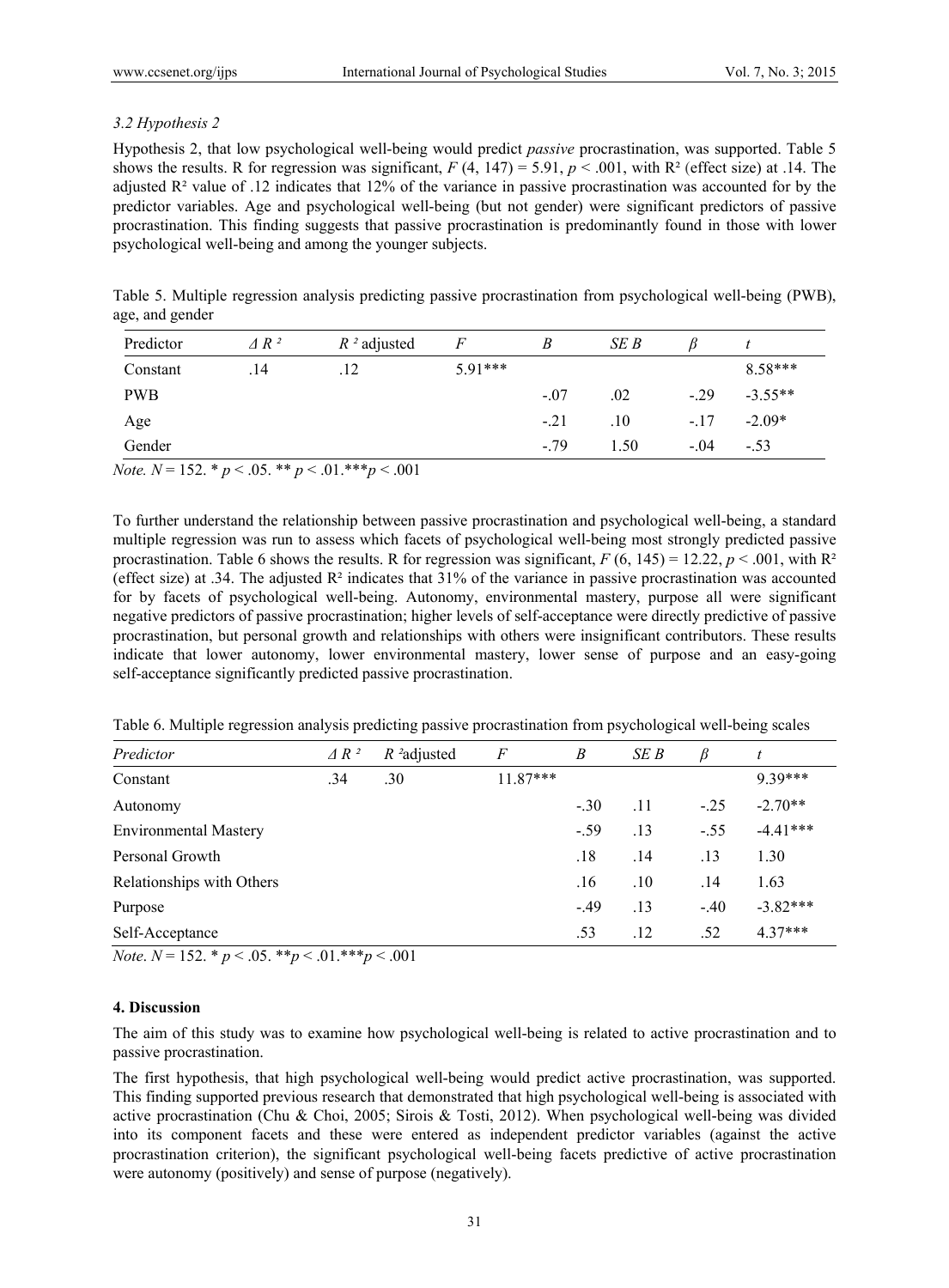These are interesting findings raising a dilemma. First, psychological well-being was positively related to active procrastination. Looking ahead to hypothesis 2, psychological well-being there was related negatively to passive traditional procrastination. These two results support each other and are in line with the earlier studies (including where low levels of depression anxiety and stress were seen as indicators of well-being). The dilemma however, lies in the specific facet analyses that suggest a positive weighting or relationship for one of the six facets and a negative weighting or relationship for another—of six facets that are all positively inter-correlated. Making sense of the findings may involve noting that being autonomous is a strong positive influence on one's living and it can readily be seen as related to *active* procrastination where deliberate delay, and a sense of control in what one is doing, are part of the active procrastination definition (Choi & Moran, 2009). It is unclear why a sense of purpose in life would be negatively related to active procrastination. However, it is perhaps plausible that if we have a low sense of purpose we may not be "active" in our decisions about procrastination; and, perhaps more strongly, *if we do have a strong sense of purpose* then procrastinating at all would get in the way of what one is seeking to achieve and what is highly valued for the individuals. But these are speculation and need to be examined in further research. In the meantime, checking how sense of purpose fares in the hypothesis 2 exploration of passive procrastination, it is noted that again there is a strong negative relationship with the procrastination variable. That is, sense of purpose also contributes negatively to passive procrastination (as it does to active procrastination). The common ingredient may well be that sense of purpose requires non-procrastination.

The second hypothesis that low psychological well-being would predict passive procrastination was supported. That is, the lower the psychological well-being score, the higher the score on passive procrastination. This finding is consistent with past research which indicates that the tendency to procrastinate due to time pressure ultimately creates higher levels of stress, self-critical thoughts and negative self-judgments (Sirois & Tosti, 2012) and other research demonstrating that traditional (passive) procrastinators tend to have negative metacognitive beliefs, indicative of low psychological well-being (Fernie & Spada, 2008). Our findings support the suggestions that low psychological well-being is associated with increased procrastination (passive).

To analyse the relationship between psychological well-being and passive procrastination further, the specific facets of psychological well-being were examined. Four of the six subscales of psychological well-being significantly predicted passive procrastination: being autonomy (negatively), environmental mastery (negatively), sense of purpose (negatively) and self-acceptance (positively). This suggests that ineffective decision-making, an ineffective capacity to manage internal and external demands, and a lack of self-purpose, all predict passive procrastination. Interestingly, the current study identified that those high in self-acceptance were more likely to passively procrastinate. This finding is inconsistent with past research on passive (traditional) procrastination (Steel, 2007). However, this is a finding that raises a similar dilemma to that raised by the sense of purpose opposing trend for predicting active procrastination. It is possible that acceptance of oneself can also incorporate acceptance of being a procrastinator. It is also possible that sampling bias has affected the results. In any case more study on this aspect of well-being in relation to procrastination would also be fruitful.

#### *4.1 Possible Limitations and Sampling Issues*

There are the usual sampling and study limitations: such as that there could be unintended bias occurring in the particular sample chosen; the sample size and composition could be increased for more "powerful" results; we used self-report inventories for our study and don't know whether in practice the respondents were higher or lower on procrastination; and finally the sample used in this study was a university sample and not a general community or workplace sample. There is ample empirical evidence that procrastination behaviours manifest in the workplace and generally (e.g., Gupta et al., 2012), but procrastination is also clearly to be found across student populations (Choi & Moran, 2009). Accordingly, although usually a limitation in psychological research, a university sample may be preferred. This is because procrastination may tend particularly to affect university students, as students' lives are characterised by the need to manage time to meet frequent deadlines (Chu & Choi, 2005); this was the rationale for using the sample in the present study. Further studies in non-student samples could further the findings from the current study.

#### *4.2 Summary and Implications*

By demonstrating that psychological well-being has different predictive effects on active and passive procrastination, the current research project supported the need for separation of procrastination into two distinct concepts. When assessing a psychological construct as complex as procrastination, the parts must be identified clearly and examined from multiple perspectives. This raises concerns for those who may prefer the original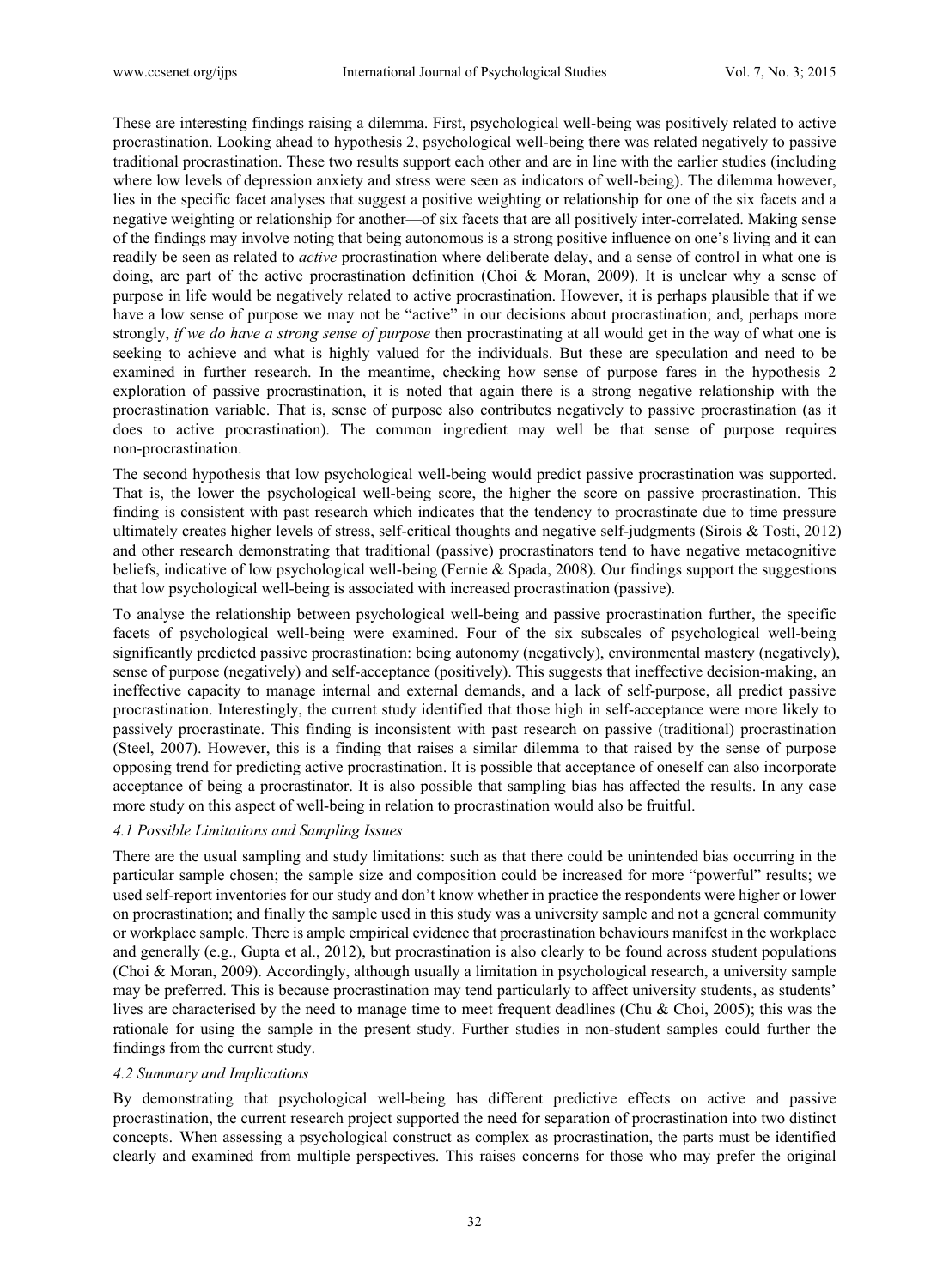construct and measurement methods. However, procrastination is indeed complex, and further research into the construct and its multiple facets is needed.

The present research has shown that psychological well-being predicts both active and passive procrastination. No empirical research to date had used the concepts of active and passive procrastination in relation to psychological well-being. This research therefore provides a possible explanation as to why previous literature has noted inconsistencies regarding the relationship between procrastination and psychological well-being (Corkin et al., 2011). These results of the current study lay the foundation for future research to clarify more of the inconsistencies and complexities in procrastination research.

Overall, our findings encourage continued empirical investigation and use of the concepts of active and passive procrastination. In terms of practical implications, the current findings provide more clarity regarding the long-standing question of why some people are more likely to procrastinate than others. Furthermore, this research provides more fuel to the argument that procrastination is not necessarily a maladaptive construct. Instead, procrastination can be viewed in some circumstances, as an adaptive way of prioritising tasks of varying importance. Future research may opt to incorporate a longitudinal design to detect changes in procrastination patterns through years of education and into the work force. This type of research would clarify the causal directions of the observed relationships between psychological well-being and different forms of procrastination.

#### **References**

- Abbasi, I. S., & Alghamdi, R. G. (2015). The prevalence, predictors, causes, treatment, and implications of procrastination behaviours in general, academic, and work settings. *International Journal of Psychological Studies*, *7*, 59-66. http://dx.doi.org/10.5539/ijps.v7n1p59
- Brownlow, S., & Reasinger, R. D. (2000). Putting off until tomorrow what is better done today: Academic procrastination as a function of motivation toward college work. *Journal of Social Behaviour and Personality*, *15*, 15-34. http://dx.doi.org/10.4236/ce.2000.47A2018
- Butkovic, A., Brkovic, I., & Bratko, D. (2012). Predicting well-being from personality in adolescents and older adults. *Journal of Happiness Studies*, *13*, 455-467. http://dx.doi.org/10.1007/s10902-011-9273-7
- Choi, J. N., & Moran, S. V. (2009). Why not procrastinate? Development and validation of a new active procrastination scale. *The Journal of Social Psychology*, *149*, 195-211. http://dx.doi.org/10.3200/SOCP.149.2.195-212
- Chu, A. H. C., & Choi, J. N. (2005). Rethinking procrastination: Positive effects of "active" procrastination behaviour on attitudes and performance. *The Journal of Social Psychology*, *145*, 245-264. http://dx.doi.org/10.3200/SOCP.145.3.245-264
- Corkin, D. M., Yu, S. L., & Lindt, D. F. (2011). Comparing active delay and procrastination from a self-regulated learning perspective. *Learning and Individual Differences*, *21*, 602-606. http://dx.doi.org/10.1016/j.lindif.2011.07.005
- Day, V., Mensink, D., & O'Sullivan, M. (2000). Patterns of academic procrastination. *Journal of College Reading and Learning*, *30*, 120-134. http://dx.doi.org/10.1102/0022-3514.3.4.6134
- Diener, W., & Suh, E. (1997). Measuring quality of life: Economic, social and subjective indicators. *Social Indicators Research*, *40*, 189-216. http://dx.doi.org/10.5502/ijw.v2i3.4
- Dodge, R., Daly, A. P., Huyton, J., & Sanders, L. D. (2012). The challenge of defining well-being. *International Journal of Wellbeing*, *2*, 222-235. http://dx.doi.org/10.5502/ijw.v2i3.4
- Fernie, B. A., & Spada, M. M. (2008). Metacognitions about procrastination: A preliminary investigation. *Behavioural & Cognitive Psychotherapy*, *36*, 359-364. http://dx.doi.org/10.1017/S135246580800413X
- Ferrari, J. R., Johnson, J. L., & McCown, W. G. (1995). *Procrastination and task avoidance: Theory, research, and treatment*. New York: Plenum Press.
- Ferrari, J. R., O' Callaghan, J., & Newbegin, I. (2005). Prevalence of procrastination in the United States, United Kingdom, and Australia: Arousal and avoidance delays among adults. *North American Journal of Psychology*, *7*, 1-6. http://dx.doi.org/10.1016/j.paid.2005.11.003
- Gupta. R., Hershey, A., & Gaur, J. (2012). Time perspective and procrastination in the workplace: An empirical investigation. *Current Psychology*, *31*, 195-211. http://dx.doi.org/10.1007/s12144-012-9136-3